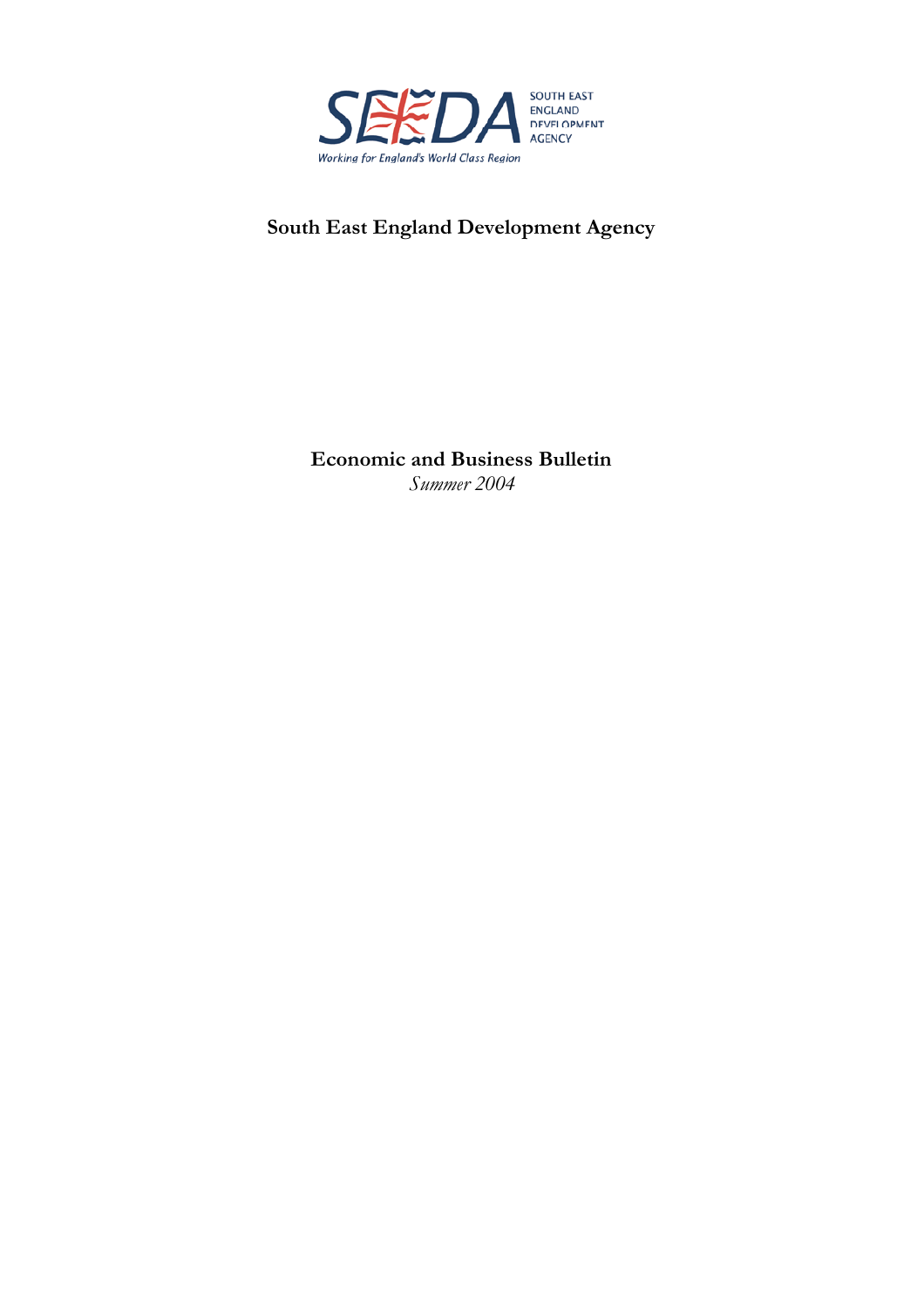**Summer 2004** 

## **Economic and Business Bulletin**

I am pleased to present the summer 2004 issue of SEEDA's six-monthly Economic and Business Bulletin.

This Bulletin aims to contribute to the development of business strategies in the private, public and voluntary sectors. It brings together key economic and business intelligence at regional and sub-regional levels and puts the short-term outlook of the South East economy into a wider national context.

The forthcoming issue of the Economic and Business Bulletin will look more closely at regional economic performance and its likely development in the short, medium and long-term.

If you have any queries regarding this Bulletin or its contents, please contact Ivan Perkovic (01483 470 162), email: [ivanperkovic@seeda.co.uk](mailto:ivanperkovic@seeda.co.uk) or Rashid Bashir, Head of Policy and Economics (01483 500719), email: [rashidbashir@seeda.co.uk](mailto:rashidbashir@seeda.co.uk).

Yours,

fains & Brethpouts

James E. Brathwaite, CBE Chairman

South East England Development Agency (SEEDA) SEEDA Headquarters, Cross Lanes, Guildford, GU1 1YA England Tel +44 (0) 1483 484 200 Fax +44 (0) 1483 484 247 email: seeda@seeda.co.uk web: www.seeda.co.uk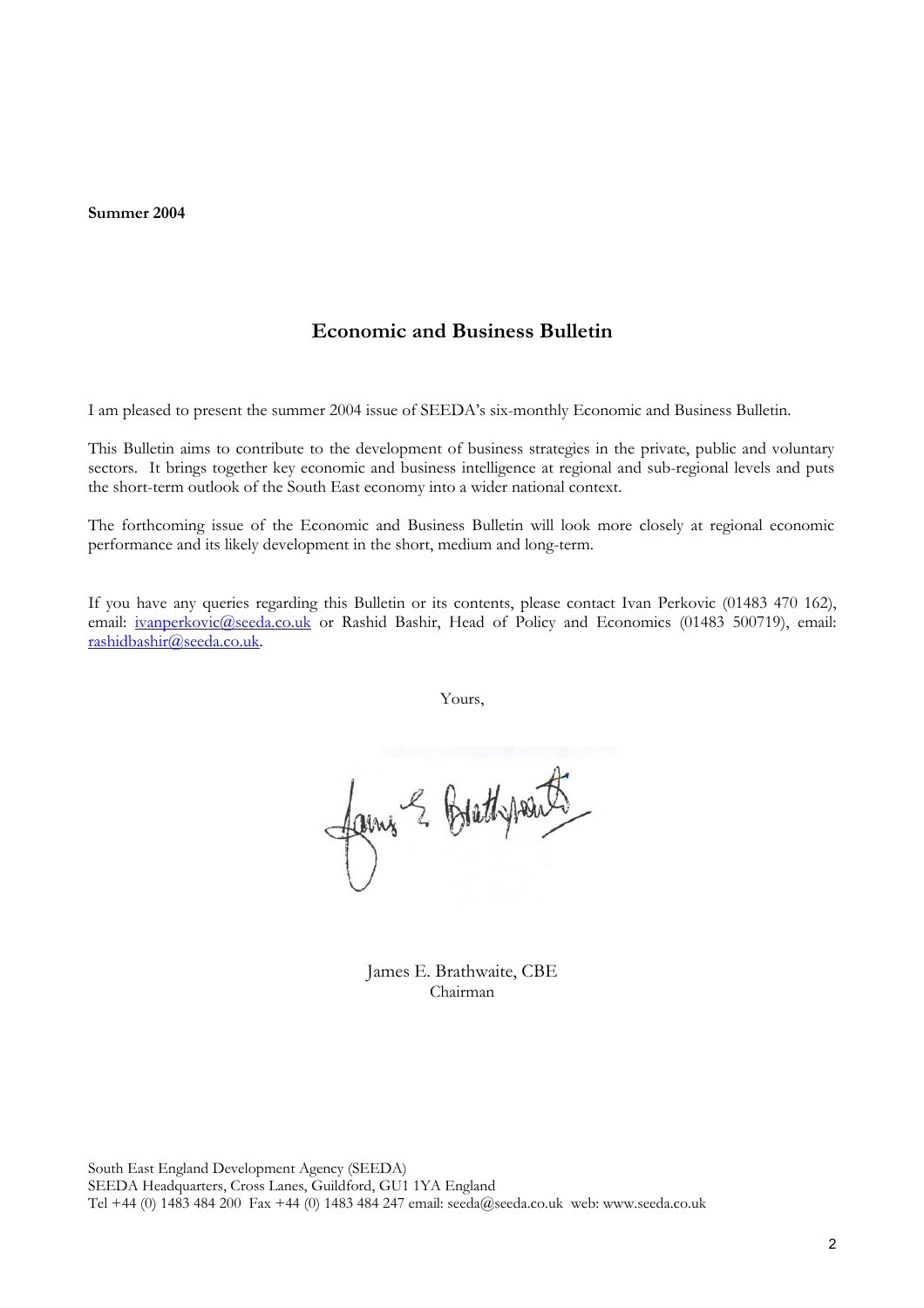# **Contents**

| Key Facts                                                                                                                                               | 3  |
|---------------------------------------------------------------------------------------------------------------------------------------------------------|----|
| <b>Executive Summary</b>                                                                                                                                | 4  |
| The South East and the UK Overview and Outlook                                                                                                          | 5  |
| In 2003 the South East Economy outperforms the UK economy                                                                                               | 5  |
| Growth driven by financial and business services sector is supported by growth<br>in a broad mix of industries                                          | 5  |
| Total output in the region near its long-trend normal intensity level                                                                                   | 6  |
| Strong activity in the region in the first half of the year to continue into the<br>next year                                                           | 6  |
| Sub-regional Overview                                                                                                                                   | 7  |
| The latest estimates show strong growth in output in less developed<br>sub-regional economies in 2003                                                   | 7  |
| Strong growth in real GVA per head across the region over the past decade                                                                               | 7  |
| Intra-regional disparities in real GVA per head in the South East the second<br>highest in the country, larger than disparities between English regions | 7  |
| Cost of living adjusted earnings in the region the lowest amongst English<br>regions                                                                    | 8  |
| The labour market remains 'healthy' with unemployment rates in most of<br>sub-regional economies below the national average                             | 9  |
| Drivers of sub-regional economic growth                                                                                                                 | 9  |
| Reducing intra-regional disparities in GVA per head in the South East                                                                                   | 10 |
| Appendix A: South East England Government Office Region and<br>its Sub-regions                                                                          | 12 |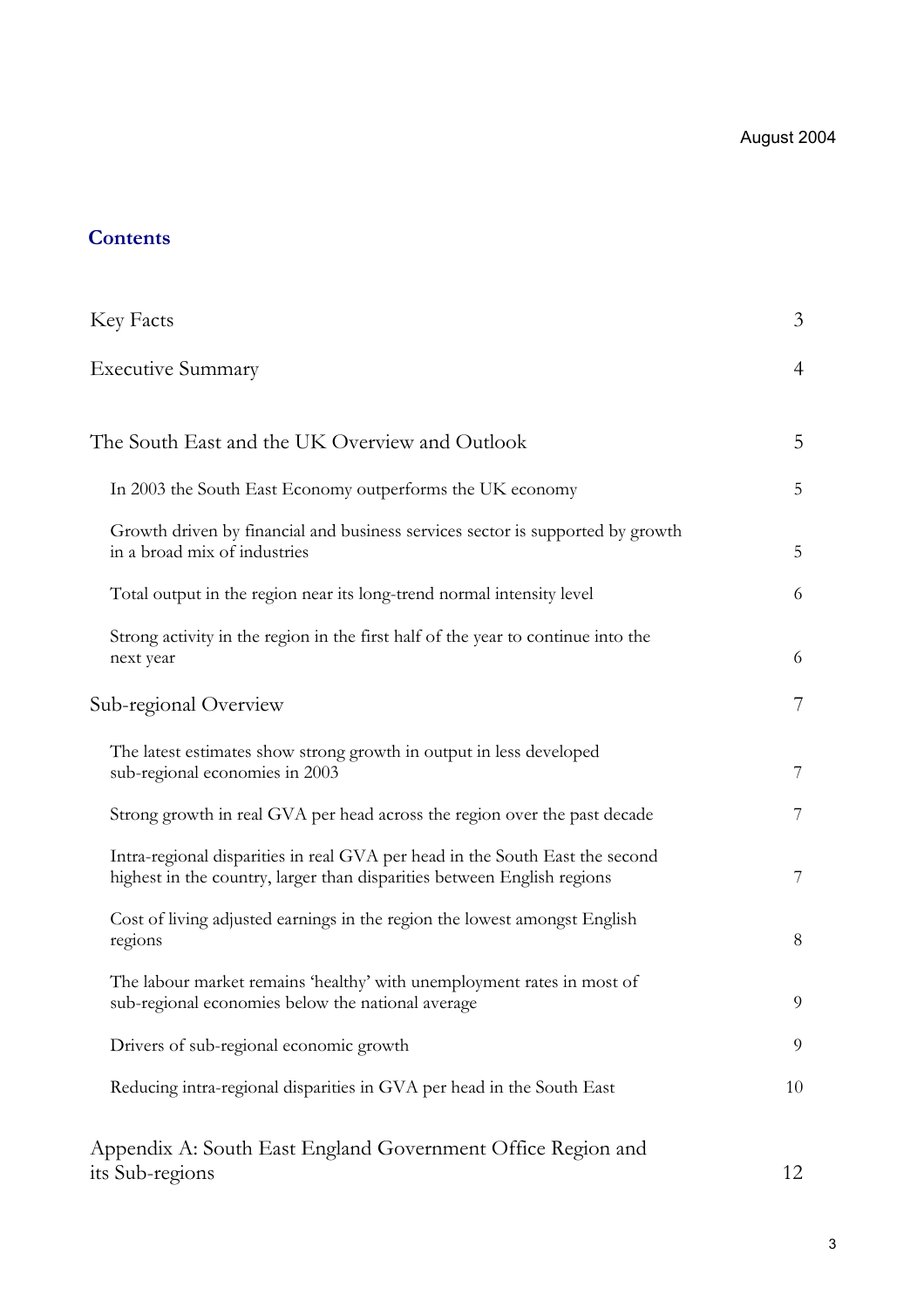# **Key Facts**

- The South East economy accounts for 15.4% of total UK economy, with real Gross Value Added (GVA) at constant 2000 prices of approximately  $\ell$ 135.4 billion.
- The region has the second highest GVA per capita in the UK, around 11% above the UK average (workplace based) or 19% above the average (residence based).
- The South East has the highest economic activity and employment rates in the UK and an unemployment rate of 3.9%, the second lowest in the country.
- Despite the low unemployment rate in the region, around 160,000 people are unemployed in the South East, a higher number than six other English regions.
- Household disposable income in the region is estimated at  $f<sub>108.5</sub>$  billion (constant 2000 prices), equivalent to 15.2% of the UK total, with household spending estimated at  $\ell$ 102.5 billion.
- Household spending in the South East over the past decade has been growing faster than the UK average (3.8% on average per annum in the region as opposed to 3.6% for the UK).
- The total population of the South East is just over eight million equivalent to just under 14% of the UK total. Population growth of 4.95% in the South East has been faster than in the UK as a whole.
- Technological intensity in the South East (as measured by the share of employment in medium and high technology based employment in manufacturing sector) is the highest in the country.
- There are greater variations in sub-regional GVA per head within the South East than between English regions.
- GVA per head in East Sussex and Kent is below the UK average, with GVA per head in the Isle of Wight at less than half compared with Berkshire, and around a third below the UK average.
- New business registration rate in Windsor and Maidenhead in 2002 was 73 businesses per 10,000 adult population compared with 31 businesses per 10,000 adult population in each of Portsmouth, Southampton and the Isle of Wight.
- The proportion of 16 year olds achieving at least five GCSEs at grades A\*- C varies from 63.3% in Buckinghamshire to 34.3% in Portsmouth.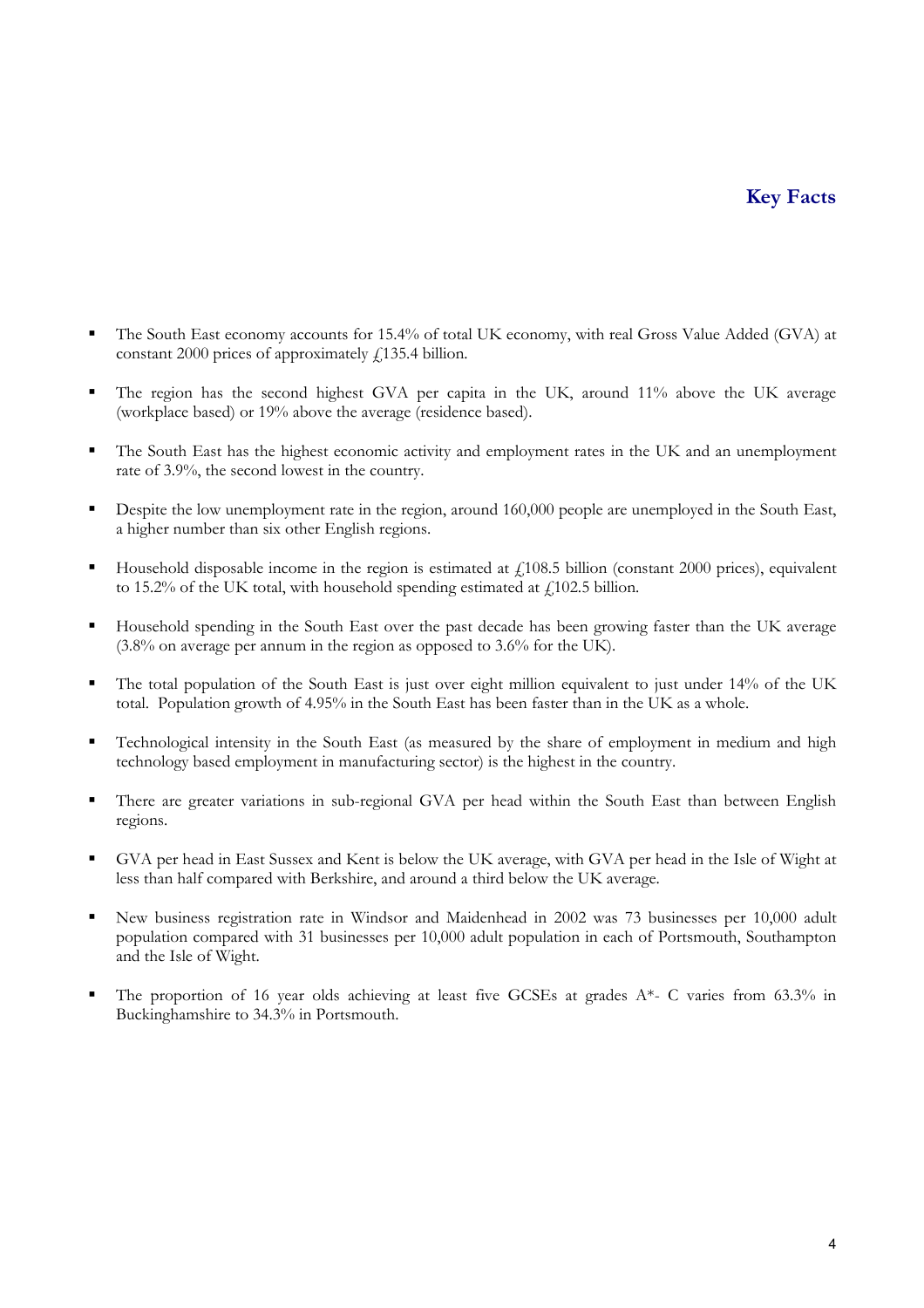# **Executive Summary**

- The latest estimates show that in 2003 total output in the region expanded faster than the national average.
- Growth was largely driven by the financial and business services sector, construction and distribution, hotels and catering.
- After several years of declining output, the manufacturing sector came out of recession.
- Our latest estimates show total output in the South East is near its long-trend normal intensity level which implies that that there is not much spare capacity in the economy.
- The latest estimates show growth in output in every county in the region and in particular in those less developed sub-regional economies outperforms the national average in 2003.
- Over the past decade, average annual growth rates in real Gross Value Added (GVA) per head in the South East and its sub-regional economies higher than the national average.
- The economy of Berkshire has the highest real GVA per head in the South East, while the economy of the Isle of Wight has the lowest (a third below the national average).
- Total number of employees in employment increased on the previous year in line with national trend.
- Unemployment rates in the South East and most of its sub-regional economies remain below the national average. In spite of this, a significant number of people remain unemployed in the region.
- The latest data shows greater disparities within English regions than between English regions.
- Since 1999, the region has experienced mild slowdown in growth in disparities in GVA per head between its sub-regional economies.
- Our latest estimates of cost of living adjusted earnings in the South East show that the region has the lowest real earnings in England.
- Employment structure, productivity, concentration of knowledge based employment, business investment and levels of skills are some of the drivers of economic growth in the region.
- **Proximity to London and transport infrastructure also plays a vital role.**
- Recently published report "Structure and Dynamics of the South East Economy" argues that a new development model is needed for disadvantaged areas.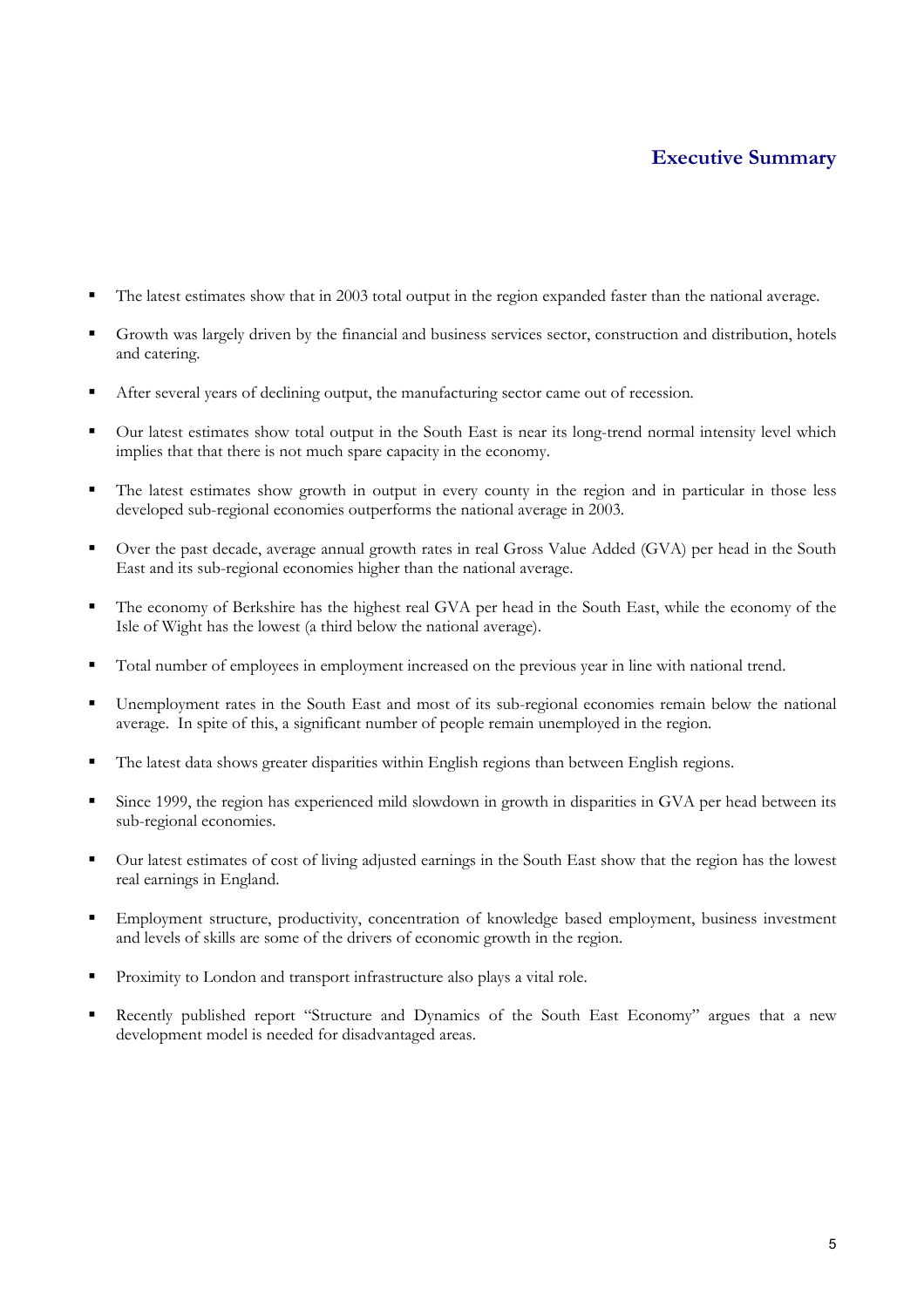## **The South East and the UK Overview and Outlook**

#### In 2003 the South East economy outperforms the UK economy Strong growth in the second half of the year was<br>the UK economy diverse the financial and business context

Economic activity in the South East rebounded in the second half of 2003 after a relatively mild slowdown in the first half of the year. In the last quarter of the year total output in the region expanded by 1.14% on previous quarter, significantly faster than 0.72% recorded in the third quarter of 2003.



The latest estimates of regional Gross Value Added (GVA) show that in 2003 total output in the region expanded by 2.8% on previous year. Although, growth in real GVA was below its long run trend growth rate of around 3.1%, this was still well ahead of the national average of 1.8% and significantly faster than London's growth rate of 0.55%.<sup>1</sup>

 $\overline{a}$ 

### Growth driven by financial and business services sector is supported by growth in a broad mix of industries.

driven by the financial and business services sector. Total output in this sector expanded by 3.28% in the last quarter of 2003 (on previous quarter). Growth within this sector was driven by banking and insurance and property related activities. Over the year the total output expanded by 4.8% on previous year. Elsewhere, distribution, hotels and catering and construction driven by strong growth in consumer and public spending expanded by 3.5% and 7.5% respectively. After several years of declining output, the manufacturing sector came out of recession. The recovery in this sector was largely driven by strong growth in engineering, which expanded by 4.4% on the previous year. The largest contraction in output was recorded in agriculture and some manufacturing sub-sectors such as metals and paper, printing and publishing.

Total employment increased in the South East by around 0.66%. The total growth in employment in the region led to creation of 27,500 new jobs, which was in line with the national trend. As in recent history, growth in employment was underpinned by growth in employment in services (financial and business services, and public services). In spite of its emergence from recession, employment in manufacturing fell once again.

The South East unemployment rates remained broadly stable last year. There were approximately 76,000 people in the region claiming Job-Seekers Allowance (1.8%). On a much broader Labour Force Survey (LFS) measure, there were 163,000 unemployed people in the region or 3.9%, the second lowest in the country after South West and considerably lower than the national average of 5%.

<span id="page-5-0"></span><sup>1</sup> In line with European standards (European System of Accounts, ESA95), regional output is expressed as Gross Value Added (GVA) and not Gross Domestic Product (GDP), which is used to record output at national level. GVA is the total net product measured at market prices, less taxes on output (levied at the point of production) plus subsidies (levied at the point of production).

Estimates of regional output and growth rates reported in this document will differ from those reported by the Office for National Statistics (ONS). Estimates of regional output by the ONS are only available in current prices, which implies that changes over time combine the effects of regional economic growth and inflation. Furthermore, regional GVA is based on income data, which is the least reliable method of estimation (the other two being output and expenditure).

Our estimates are based on income approach and are reported in real 2000 prices. ONS has recently switched from fixed base weights (weights that change every five years) in its approach to estimate output to chain linked weights (weights that change every year), which should lead to more reliable estimates of output. The estimates of regional and national output reported in this document are based on the new (chain linked) methodology, which is consistent to the one used by the ONS).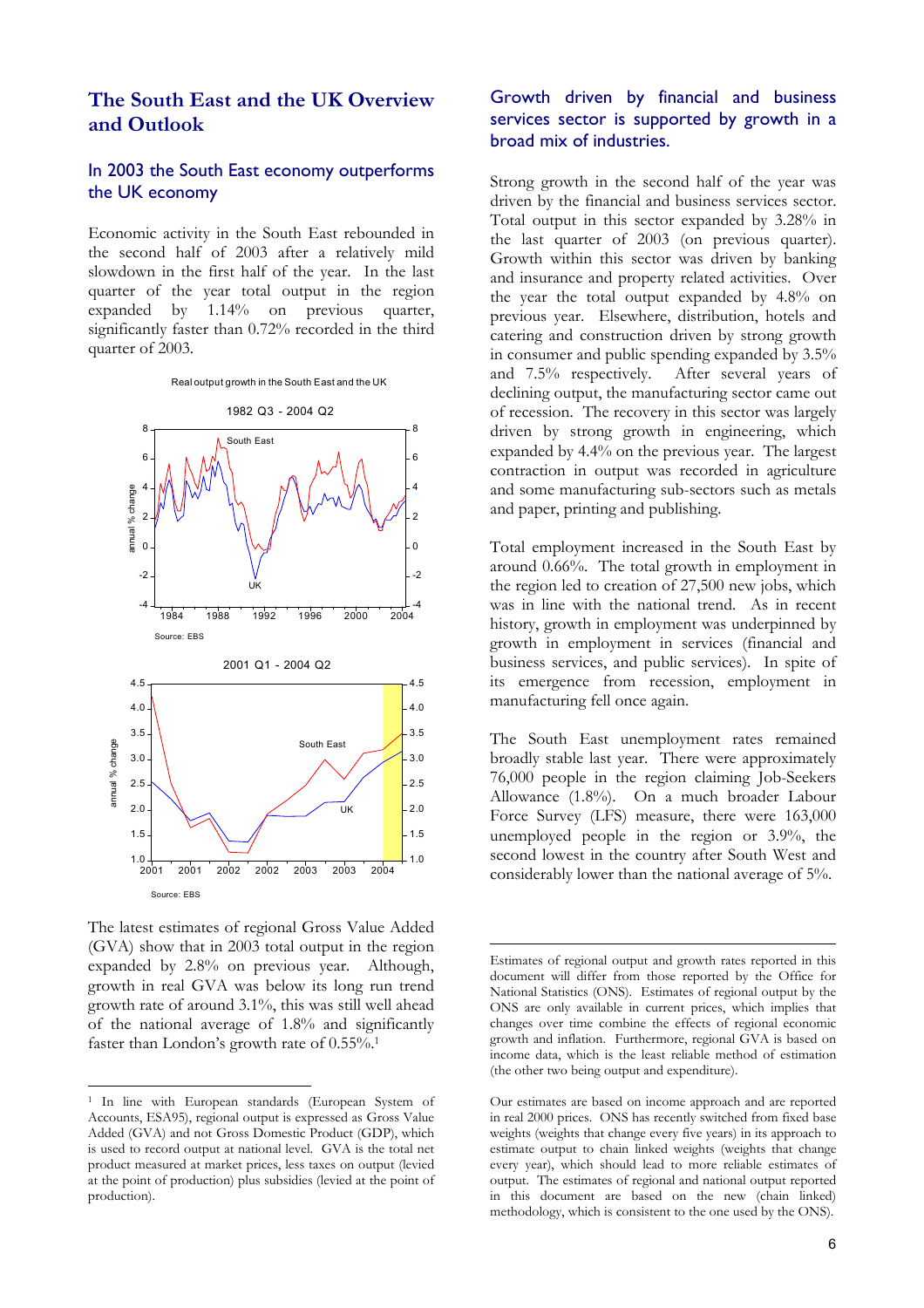#### Total output in the region near its long-trend normal intensity level

The potential output of the South East economy refers to a situation where factors of production are employed at their long-trend normal intensity level. While the output gap between actual and potential output is a measure of capacity utilisation for the whole regional economy at given point in time.<sup>[2](#page-6-0)</sup>



According to the latest estimates total real GVA in the South East in 2003 was  $f$ 135.4 billion (2000 prices). Our latest estimate shows that total output in the region in 2003 was just 0.5% below its potential output. In 2004 the output gap is forecast to narrow even further to just 0.3% of potential output, which implies that there is not much spare capacity in the economy.

The same is true for the UK economy. Recently the Governor of the Bank of England discreetly pointed out that "as far as we can tell, there does not appear to be much spare capacity in the UK economy"[.3](#page-6-1) 

Since the economy appears to be near its full capacity level and the fact that the consumer market seems to be undeterred by the latest increases in interest rates (house price inflation and retail sales continue to show strong signs of growth), we are likely to see further increases in interest rates this year. The recent hike in energy prices driven by strong global demand and potential disruptions in supply led to an increase in inflation, which is yet another factor pointing towards future rises in interest rates.

<span id="page-6-0"></span><sup>2</sup> The trend  $gva^*$  is estimated to minimise:

 $\ddot{\phantom{a}}$ 

$$
\sum_{t=1}^{T} (gva_t - gva_t^*)^2 + \sum_{t=2}^{T} \lambda \bigg[ (gva_{t+1} - gva_t^*) - \sum_{t=1}^{T} (gva_t^* - gva_{t-1}) \bigg]^2
$$

The smoothing parameter  $\lambda$  is set to equal 100, while the output gap is given by  $gva_t - gva_t^*$  and is expressed as % of output.

### Strong activity in the region in the first half of the year to continue into the next year.

The latest estimates of economic activity in the South East show signs of strong growth in the first half of the year. Total output in the first two quarters of 2004 expanded by 0.82% and 0.81% respectively. In the second half of the year, total output is forecast to expand by 0.82% in the third quarter and 0.77% in the last quarter. Over the year, total real GVA is forecast to expand by 3.4% on previous year, significantly faster than the growth rate for the UK as a whole.



In 2005, the total GVA is projected to increase by 3.5% on the previous year. The growth is projected to be underpinned by business services and transport and communications sectors. Manufacturing output is also expected to expand in 2005. Growth within the manufacturing sector is expected to be underpinned by increases in output in transport equipment (supported by investment in road and rail) and recovery of chemicals sector. Strong growth in engineering is expected to continue into the next year. Since the latest forecast do not include the latest increases in interest rates, it is possible that the growth rate may be smaller than currently projected. The impact of the latest increases in interest rates on growth rate next year will largely depend on consumer and business response to the latest rise in borrowing costs.

In spite of projected increase in output, manufacturing employment is expected to decline further and its share of both total output and employment continuing to decline. The main factor behind this decline in employment is expected strong productivity growth.

Total employment driven by the increase in service sector employment is expected to expand by  $0.5\%$ this year and around 1% in 2005[.4](#page-6-2) 

 $\overline{a}$ 

<span id="page-6-1"></span><sup>3</sup> Mervyn King (The Governor of the Bank of England) at the Mansion House Dinner speech in mid June 2004.

<span id="page-6-2"></span><sup>4</sup> Detailed regional forecasts will be published in the next issue of Economic and Business Bulletin, winter 2004.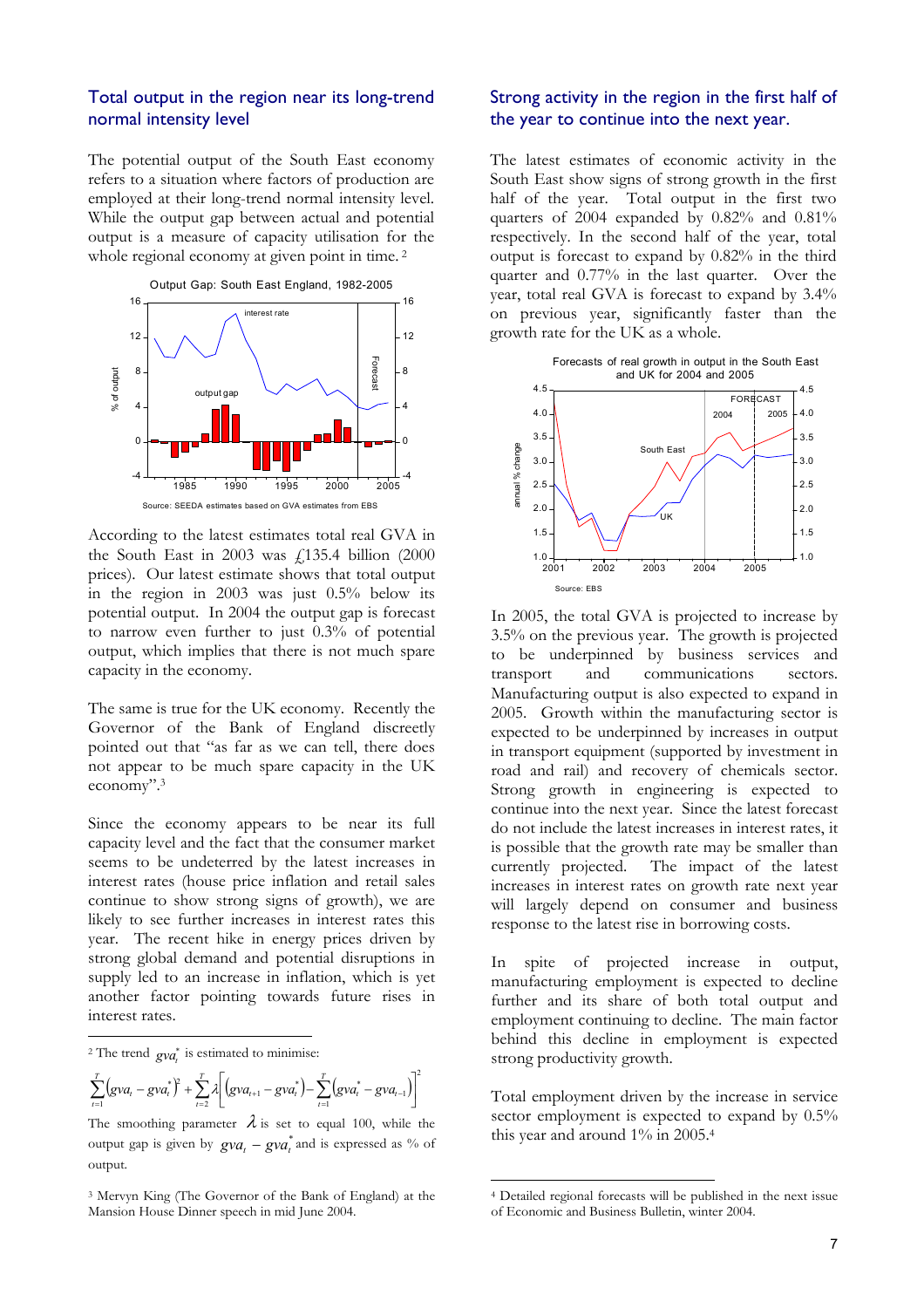### **Sub-regional Overview**

### The latest estimates show strong growth in output in less developed sub-regional economies in 2003.

The latest estimates of sub-regional GVA show the national average.<sup>6</sup> strong growth in output in 2003 across those less developed parts of the region. In 2003, real GVA in West Sussex expanded by 5.8% on previous year, while the Isle of Wight and Oxfordshire expanded by 3.6% respectively. Kent and East Sussex economies, which traditionally lagged behind the western parts of the region in terms of growth also expanded by 3.3% respectively, faster than Buckinghamshire, Berkshire and Surrey. Although, the largest sub-regional economy Hampshire expanded by just 1.9% on previous year, this was still faster than the average growth rate for the UK as a whole.[5](#page-7-0)



Source: EBS

The main factor behind such strong growth in output in West Sussex is strong expansion of business services, property related services and the strong growth in communications sector. Furthermore, the growth in output was strongly supported by the recovery of output in manufacturing sector. The growth in East Sussex, Kent and Isle of Wight was largely driven by strong growth in output in property and business related services, construction and distribution, hotels and catering. Manufacturing sector output contributed to strong growth in total output in Kent, while strong growth in output in East Sussex and the Isle of Wight was supported by the expansion of public sector.

Stronger growth in output in western parts of the region was largely constrained by greater dependence of its service sectors on external demand.

### Strong growth in real GVA per head across the region over the past decade.

Between 1993 and 2003 real GVA per head in the South East on average increased by 3.4% per annum, faster than the national average of 2.5%. In 2003, regional GVA per head was some 13% above



More importantly, real GVA per head across the region has grown faster than the national average. Berkshire has the highest real GVA per head of  $\frac{1}{25,635}$  some 73% above the national average of  $f14,824$  and significantly higher than regional average of £16,737. Real GVA per head in Berkshire, Buckinghamshire and Oxfordshire on average increased by 4.0%, 3.7% and 3.8% respectively (area A on the chart). West Sussex was another sub-region, which experienced significant growth in real GVA per head over the past decade (3.9% on average per annum). Real GVA per head in the Isle of Wight was some 33% below the national average, however, over the past decade it has on average increased by 3.2% per annum. The same is true for the economies of East Sussex and Kent whose GVA per head increased by 2.6% and 2.9% per annum (area B on the chart). However, in 2003 real GVA per head in those sub-regions was still 23% and 11% bellow the national average.

### Intra-regional disparities in GVA per head in the South East the second highest in the country, larger than disparities between English regions.

We are all well familiar with large and increasing gap in living standard based on GVA per head of population between English regions.

<span id="page-7-0"></span> $\overline{a}$ 5 The UK economy expanded by 1.8% on previous year (based on the output approach, therefore not directly comparable to growth rates based on the expenditure approach).

<span id="page-7-1"></span> <sup>6</sup> The estimates of regional and sub-regional GVA are workplace based, residence based GVA in some parts of the region (in particular in western counties) would be higher due to the impact of commuting into London.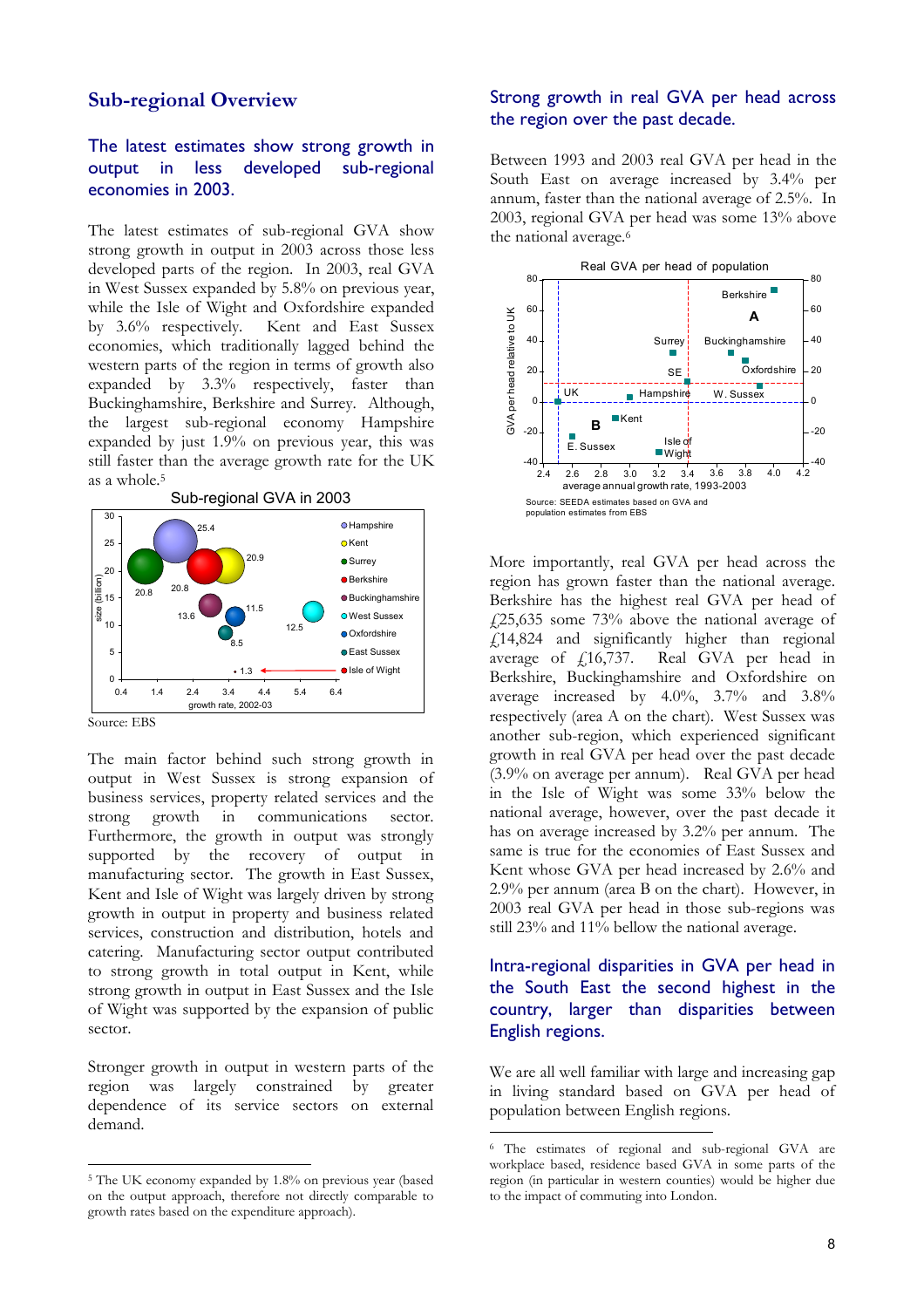According to some estimates, in the 1990s this gap has widened further between the southern and northern regions. The Government's Public Service Agreement (PSA) target relating to regional policy aims to "improve economic performance of all regions and reduce gaps in growth rates between regions". These are measured in terms of output per head of population in the regions. However, very little attention, if any, is paid to intra-regional economic performance.

Between 1997 and 1999 disparities in GVA per head within the South East had increased much faster than within any other English region and between English regions.



Between 1999 and 2001, growth in sub-regional disparities has increased by 10.9% faster than in London, North West and North East and faster than an increase in disparities between English regions of 8.5%. Our latest estimates based on official ONS data show that in 2001, intra-regional disparities in GVA per head in the South East stood at  $\hat{f}$ 4,250 the second highest in the country after London. Furthermore, this was much higher than disparities between English regions, which in 2001 stood at  $\text{\textsterling}3,100$ .



Clearly intra-regional disparities in GVA per head of population are as important as the inter-regional disparities. This point is emphasised further by the fact that strong overall regional economic performance can often say very little about the performance of its sub-regional economies or economic wellbeing of its people.

One of the drawbacks of this approach is that it says very little about wealth of people in the South East or any other English region. One of the reasons behind this is the fact that high levels of GVA per head do not automatically imply high living standards. It is often the case that areas of capital-intensive production may produce large volumes of output per employee, with profits flowing out of local/regional economy. Furthermore it is also possible that retirement areas may have relatively little economic activity but may contain significant proportion of its population living on relatively high income (e.g. high pension).

### Cost of living adjusted earnings in the region the lowest amongst English regions.

It is often the case that wages say little bit more about the economic wellbeing of people than GVA per head. However, nominal earnings published by the ONS also say very little about the wealth of people since they are not adjusted by the cost of living. The current approach assumes that there are no price differences between English regions. This is clearly not appropriate since there is plenty of evidence that shows significant disparities in prices between regions.

The cost of living adjusted series, which gives a guide to the purchasing power of the actual salaries is a better measure of the wealth of local population.

In 2003 Barclays Private Clients looked at real earnings amongst English regions. Their estimates of real earnings concluded that North West is the 'wealthiest' region in England, while only two of the 50 wealthiest places in the country were in the South East.[7](#page-8-0) We have used regional price deflators estimated by Barclays to deflate average earnings in the South East and other English regions in 2003.[8](#page-8-1)  Our analysis shows that earnings adjusted by the cost of living index in the South East in 2003 were the lowest in the country, some 23.7% below those in the base region (London).

<span id="page-8-0"></span> <sup>7</sup> Place being Parliamentary Constituency Area.

<span id="page-8-1"></span><sup>8</sup> Regional cost of living index was extrapolated from the 2001/02 expenditure survey by ONS. London is the base figure of 1, the South East =  $0.97$ , North West =  $0.706$ , North  $\text{East} = 0.703 \text{ etc.}$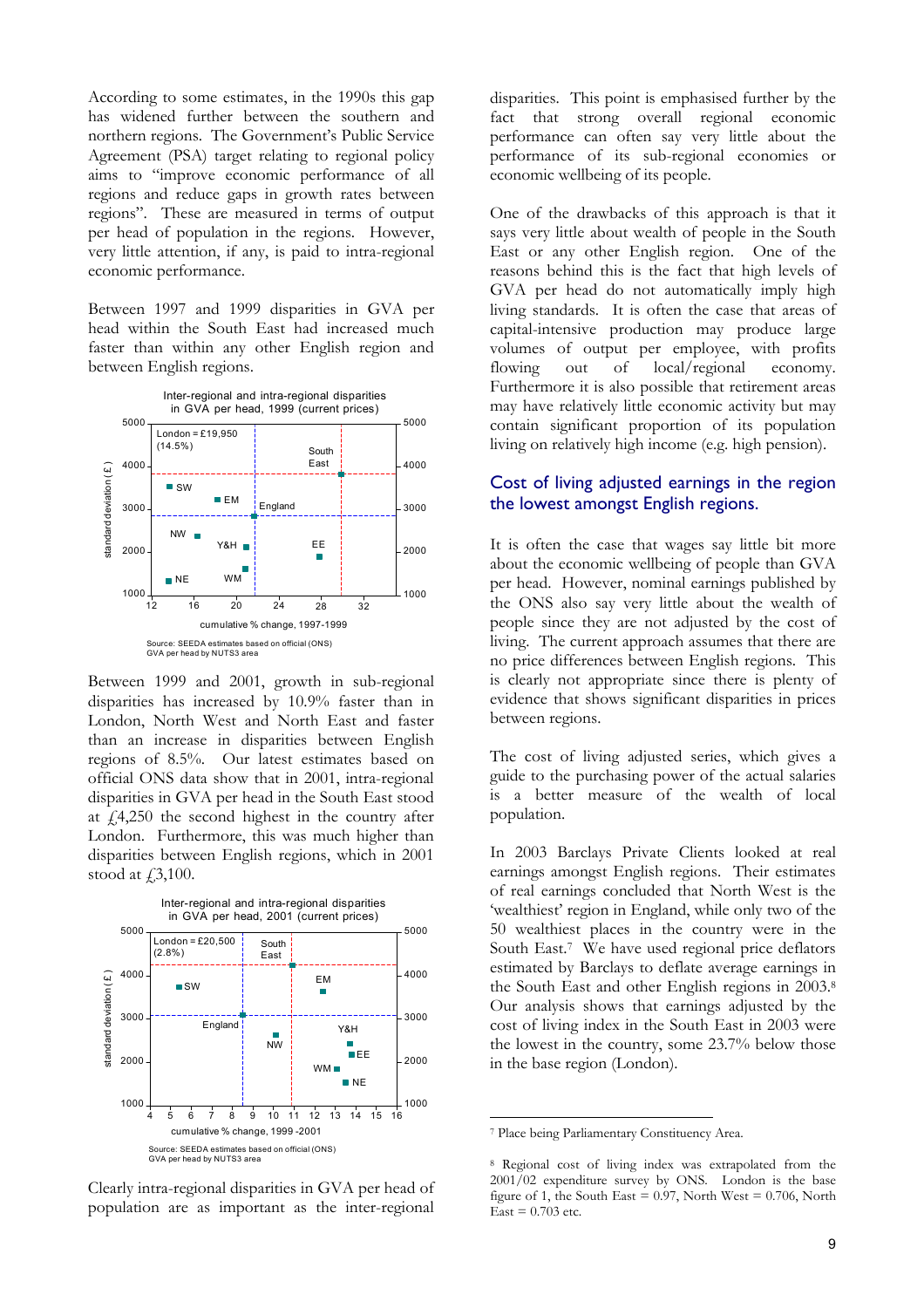

### Labour market remains 'healthy' with unemployment rates in most of sub-regional economies below the national average.

In spite of the global instability and below the trend growth rate in output, the labour market has performed well in 2003. Claimant count unemployment rate in the region was just 1.7% of the workforce, significantly lower than the national average of 2.4% of economically active people.

East Sussex and the Isle of Wight were the only sub-regional economies with unemployment rates above the national average. Surrey had the tightest labour market with unemployment rate of just 1.1%. Buckinghamshire, West Sussex and Hampshire had unemployment rates below the regional average, while Oxfordshire, Berkshire and Kent had rates above the regional average but bellow the national average.



The major drawback associated with this approach is the fact that it includes only those economically active people in receipt of Job-Seekers Allowance (JSE). This measure while excluding significant number of unemployed people in the region can be also significantly affected by frequent changes in eligibility criteria.

unemployment is based on Labour Force Survey (LFS), since it includes all economically active unemployed people seeking work.[9](#page-9-0) 



Based on this measure, in 2003 there were around 160,000 unemployed people in the region, which represents 3.9% of all economically active people of working age. The regional unemployment rate in the South East in 2003 was the second lowest in the country (after South West) and considerably lower than the national average of 5.0%.

The unemployment rate of 5.3% in Isle of Wight was the highest in the region, while Buckinghamshire had the lowest rate of just 2.8%. The Isle of Wight was the only sub-regional economy with unemployment rates above the national average. Surrey, West Sussex and Hampshire had the rates bellow the regional average, while Berkshire, Oxfordshire, East Sussex and Kent had the rates above the regional average but bellow the national average.

Last year (and in particular during the first six month of the year) the tight labour market has lead to business increasingly relying on 'labour hoarding', instead of firing and latter on hiring their labour.[10](#page-9-1)  This is not surprising considering the low rates of unemployment and the implications on productivity of high cost of firing and hiring new labour.

<span id="page-9-0"></span> <sup>9</sup> LFS or International Labour Organisation (ILO) measure of unemployment includes people without paid work who have sought work within the previous four weeks and are able to start work within two weeks.

One of the problems with this approach as well as with Claimant Count unemployment is that it excludes those people who are not economically active regardless of whether they would like to have a job or not.

<span id="page-9-1"></span><sup>10</sup> Labour hoarding – employment practice of retaining workers during cyclical downturn.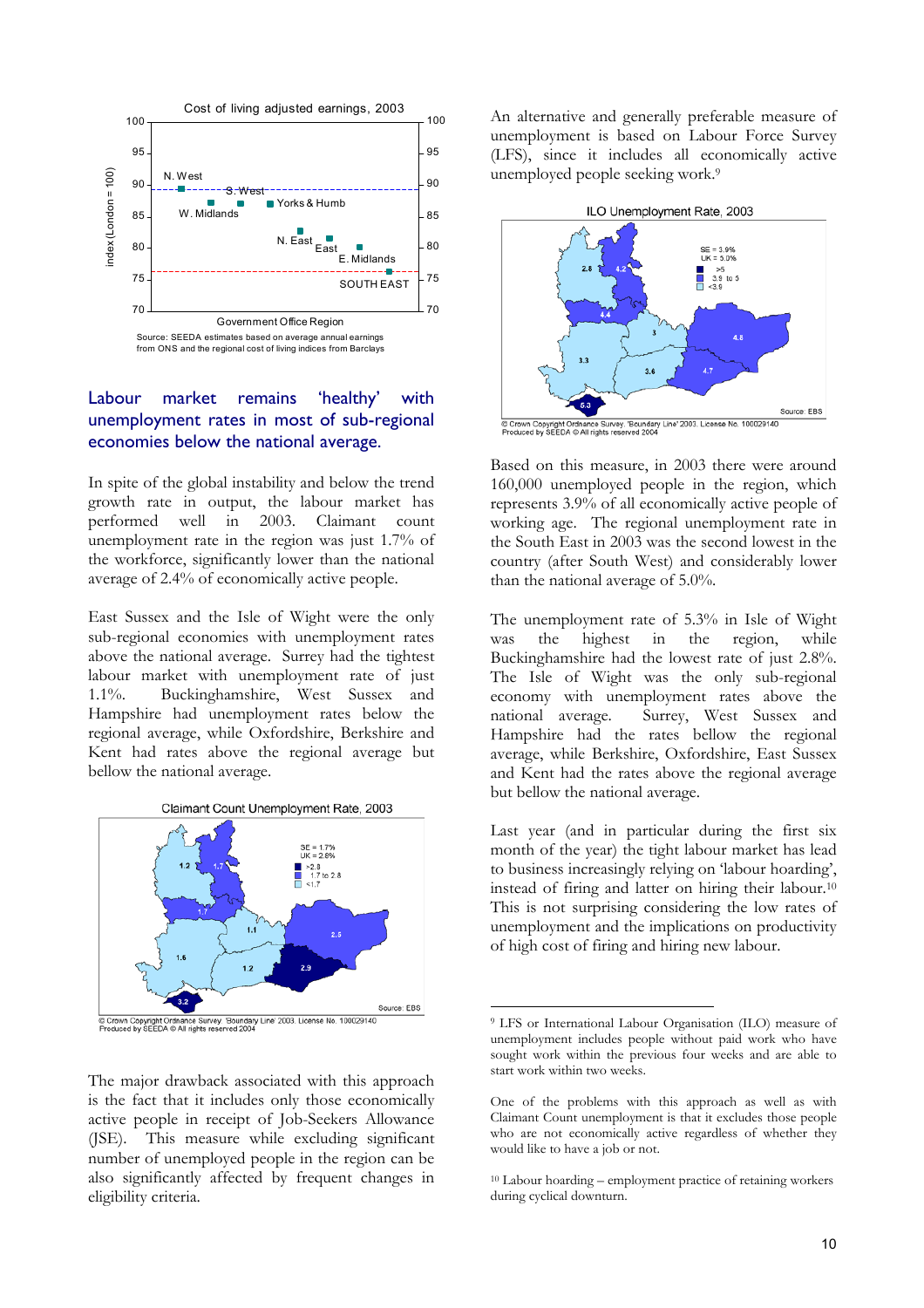Considering that the regional economy operates near its long-term full capacity level, in 2004 we are likely to see a further increase in employment as firms resume hiring new staff. In line of this working age population is also expected to increase faster than in other parts of the country. The major factor behind the projected increase in population is inter-regional migration and migration from abroad.

Another factor that should contribute to the increase in labour supply is an increase in economic activity due to those people currently not economically active rejoining the labour market.<sup>11</sup>

#### Drivers of sub-regional economic growth

Sub-regional disparities in real GVA per head are large within the South East because high productivity is associated with high employment rates in the same sub-regional economies.

There are some marked differences in sub-regional industrial structures within the South East. Those better performing sub-regions tend to have greater share of employment and output coming from the financial and business services sector than those less performing sub-regional economies. Perhaps even more importantly sub-regional productivity differs significantly within sectors, this is especially true for financial and some high tech business sub-sectors.



Structure of employment also tends to differ total UK Gross Fixed Capital Formation. between the sub-regions. This is especially true for knowledge-based employment as those sub-regions with greater GVA per head tend to have greater share of knowledge based employment. The South East has 21% of all employees working in knowledge-based sectors. This is much greater share than the average for England of 17.8%.

Within the South East those sub-regional economies with GVA per head below the national average also tend to have lower share of knowledgebased employment. The Isle of Wight has just 9.3% of all employees working in knowledge-based sectors, while the share in Kent and East Sussex is 14.4% and 15.6% respectively. On the other hand the western parts of the region have the share of knowledge-based employment above the national and regional average. Almost 30% of all employees in Berkshire work in knowledge based sectors, followed by 24.4% in Surrey.[12](#page-10-1) 

Knowledge Based Employment, 2002



Between 1998 and 2002, knowledge based employment in the region has increased by 12.4%, faster than the average for England of 8.6%.

Another reason why labour productivity differs between sectors and sub-regional economies is due to the amount of capital used in the production. Capital-intensive sectors generate more GVA per each employee than labour-intensive sectors like distribution, hotels and catering.

The South East attracts much of UK's inward investment, much of it to advanced sectors. The latest estimates of gross fixed capital formation, GFCF from ONS by NUTS2 area show that between 1998 and 2000, average annual growth rate in GFCF of 13.1% in the South East was much Source: SEEDA estimates based on GVA data from EBS higher than the UK average of  $2.6\%$ <sup>[13](#page-10-2)</sup>

In 1998 the South East accounted for 13.9% of

<span id="page-10-0"></span><sup>11</sup> The next issue of Economic and Business Bulletin will look at the issue of worklessness in the region and potential benefit/costs to the region in terms of additional output from those people of working age who are not economically active.

<span id="page-10-1"></span> <sup>12</sup> The estimates of knowledge-based employment (based on the official ONS data) are largely based on employment in selected manufacturing and financial and business sub-sectors based on SIC92 classification of industrial activity.

<span id="page-10-2"></span><sup>13</sup> Nomenclature of territorial units for statistics, NUTS (under European Systems of Accounts 1995).

Investment in assets, which are used repeatedly or continuously over a number of years to produce goods. For example, machinery used to create a product (ONS).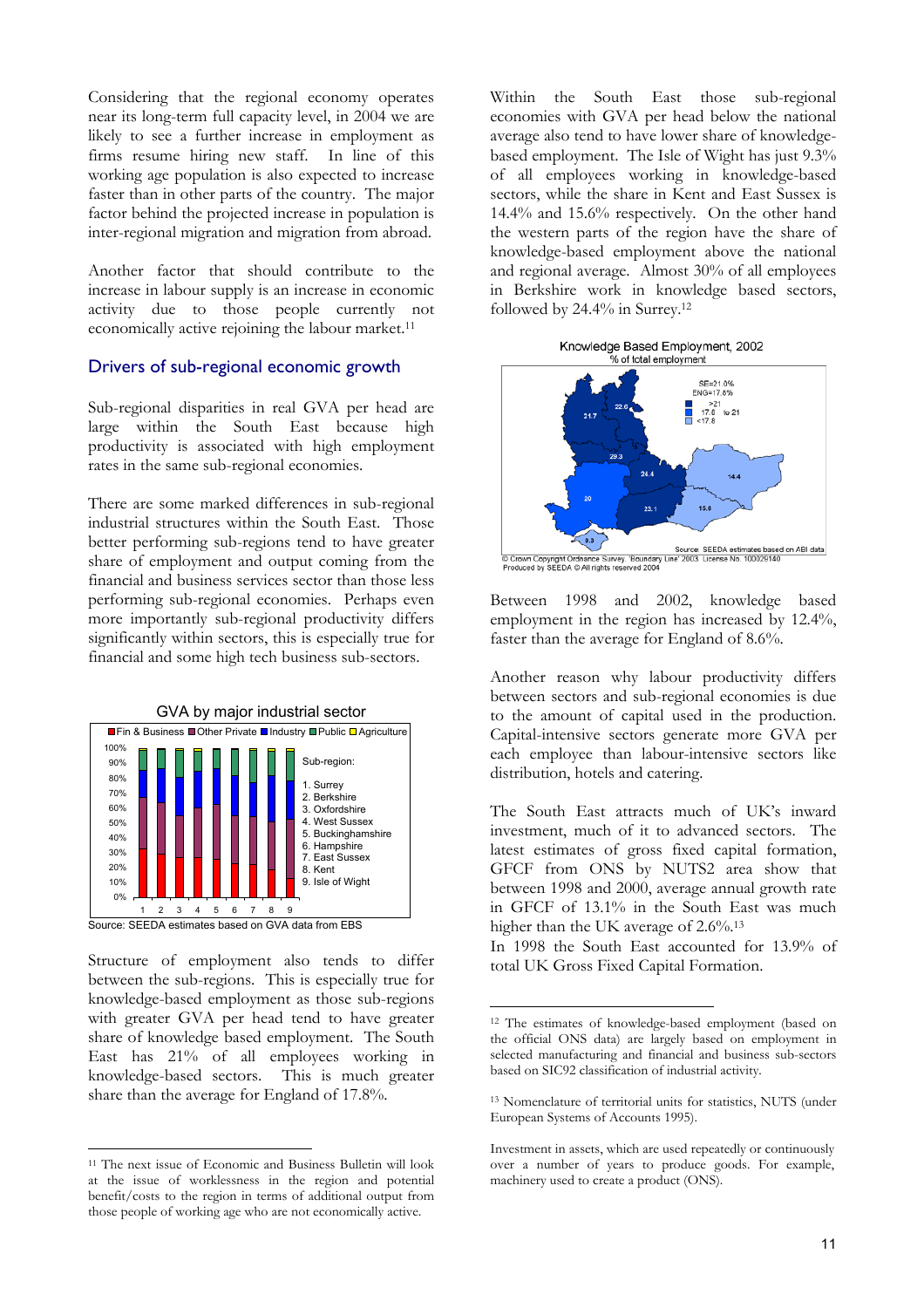In 2000 this has risen to 16.6% the second highest in the country after London.

Berkshire, Buckinghamshire and Oxfordshire had average annual growth rates of 18.8% per annum, Hampshire and Isle of Wight of 12.1% and Surrey, East and West Sussex of 11.1%. Although, Kent had the smallest average annual growth rate in capital investment of 3.4%, this was still higher than the national average.



One of the drawbacks of data on GFCF by NUTS 3 area is that in some cases the overall picture may be distorted due to aggregating the series for Hampshire and the Isle of Wight or Surrey and Sussex. If it were possible to separate the series for Surrey, West Sussex and East Sussex we would end up with greater growth rates for Surrey and West Sussex than for East Sussex.[14](#page-11-0) Regardless of this drawback, the latest data supports our argument that those parts of the region with greater investment in capital also tend to have greater productivity and GVA per head.

The South East also has one of the most highly skilled and well-qualified labour force in the country. Almost 1.2 million of economically active people in the region hold NVQ level 4 or higher.[15](#page-11-1)  This represents approximately 29.6% of economically active people in the region and is higher than the average for England of 27.1%.

Within the region, high GVA per head also seems to be correlated with high skill level. Buckinghamshire, Surrey, Oxfordshire and Berkshire all have greater than national or regional percentage of economically active people of working age with NVQ4+. The same is true for real GVA per head.

Hampshire has the average GVA per head higher than the national average but below the regional average. The same is true for its labour force with 29.4% of economically active people holding NVQ4+, higher than national average but below the regional average.

Kent and the Isle of Wight have lower percentages of people with NVQ4+ than the average for England.

Percentage of economically active people of working age with NVQ4+ (Mar 2002-Feb 2003)



© Crown Copyright Ordnance Survey. 'Boundary Line' 2003. License No. 100029140<br>Produced by SEEDA © All rights reserved 2004

West and East Sussex are the only sub-regional economies deviating from this pattern. Commuting patterns and higher cost of living in neighbouring West Sussex and Surrey are perhaps some of the reasons behind this.

Differences in GVA per head within the South East are correlated with proximity to London. The average incomes in Home Counties are also higher due to the impact of commuter employment, which in turn generate greater consumer spending in those sub-regions. Furthermore, with two large airports located in the region or on its fringes, the South East is one of the most important centres of international air based trade in Europe. In addition to this much shipping freight is unloaded in ports in the South East. The consequence of this is greatly over-stretched transport system in the South East.

Failure to make the necessary improvements in transport infrastructure in the region would constrain growth in output in the region and would have significant implications for the UK economy as a whole.

<span id="page-11-0"></span> <sup>14</sup> GFCF data is also highly pro-cyclical.

<span id="page-11-1"></span><sup>15</sup> NVQ4 is approximately equal to a degree level qualification or higher.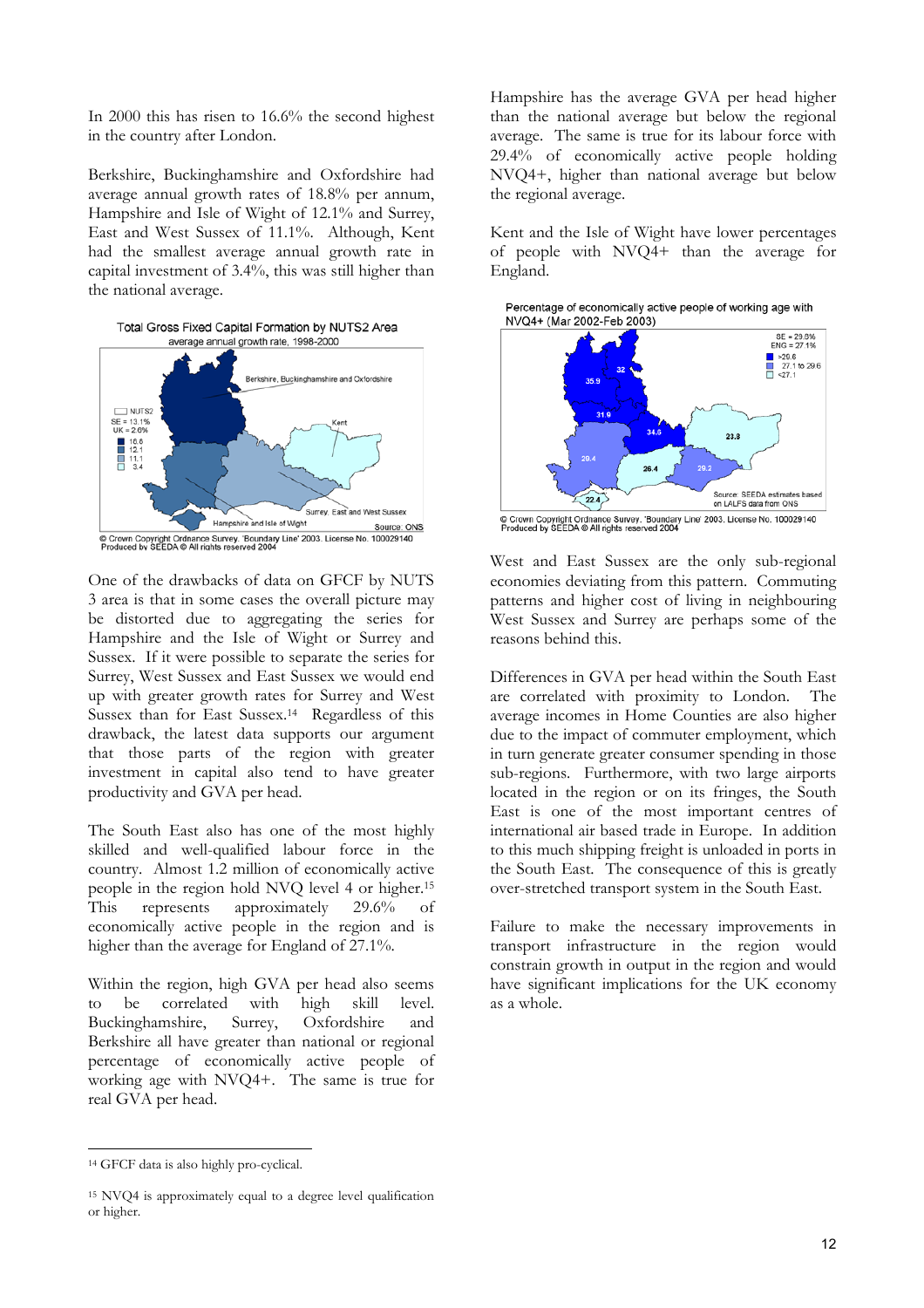### Reducing intra-regional disparities in GVA per head in the South East

According to the recently published report, "Structure and Dynamics of the South East Economy" the region can be divided conceptually into four distinctive areas [16](#page-12-0) :

- A "consumption driven core" an area characterised by the dominance of consumption led growth (largely Home Counties).
- A poorer periphery an area characterised by the decline of traditional industrial activities (largely coastal districts).
- The "High Technology Fork" an area characterised by strong concentration of knowledge-based industries such as biotech, electronics, communications, software etc. (largely Thames Valley districts and areas around major motorways).
- Growth Corridors and Areas areas of recent growth in particular 'hot spots' (Oxford, London to Brighton corridor etc).

Clearly, geography does matter, however history has also played a significant part in the formation of those areas. In spite of recent growth and industrial restructuring in the poorer periphery, in the past this area has been the site of declining economic activity. Slower economic activity in this part of the region resulted in depleted skill base and generally slower growth in consumer spending.

The report identified three primary drivers of economic growth that can be used to reduce intraregional disparities:

- Enterprise development and enterpreneurship
- Education and skills

 $\overline{a}$ 

• Accessability (through transport and communication)

The authors of the report argue that these three factors must lie at the heart of any strategy to accelerate economic development and reduce disparities in the region.



Source: Arup Ltd, MSC and Robert Huggins Associates

Furthermore, pro-active land use planning and public sector investment are essential for local economic development and underpin a number of these drivers.

The report argues that a new development model or business model is needed for disadvantaged areas which recognises that solutions must be based on:

- Effective civic and political leadership
- An effective and robust vision and strategy
- Social capital

For many such areas it is important to ensure that solutions are firmly grounded in the underlying drivers of successful economic performance.

The key policy areas identified by DTI/HMT/ODPM have largely been validated. The key messages of this study are that culture matters, that the issues and the solutions are multidimensional, and most importantly education and skills are vital.[17](#page-12-1)

 $\overline{a}$ 

<span id="page-12-0"></span><sup>16</sup> *The Structure and Dynamics of the South East Economy* by Arup Ltd in association with Miles Strategic Consulting (MSC) and Robert Huggins Associates (RHA) is available on SEEDA's website under Policy and Economics.

<span id="page-12-1"></span><sup>17</sup> The Structure and Dynamics of the South East Economy, page 12.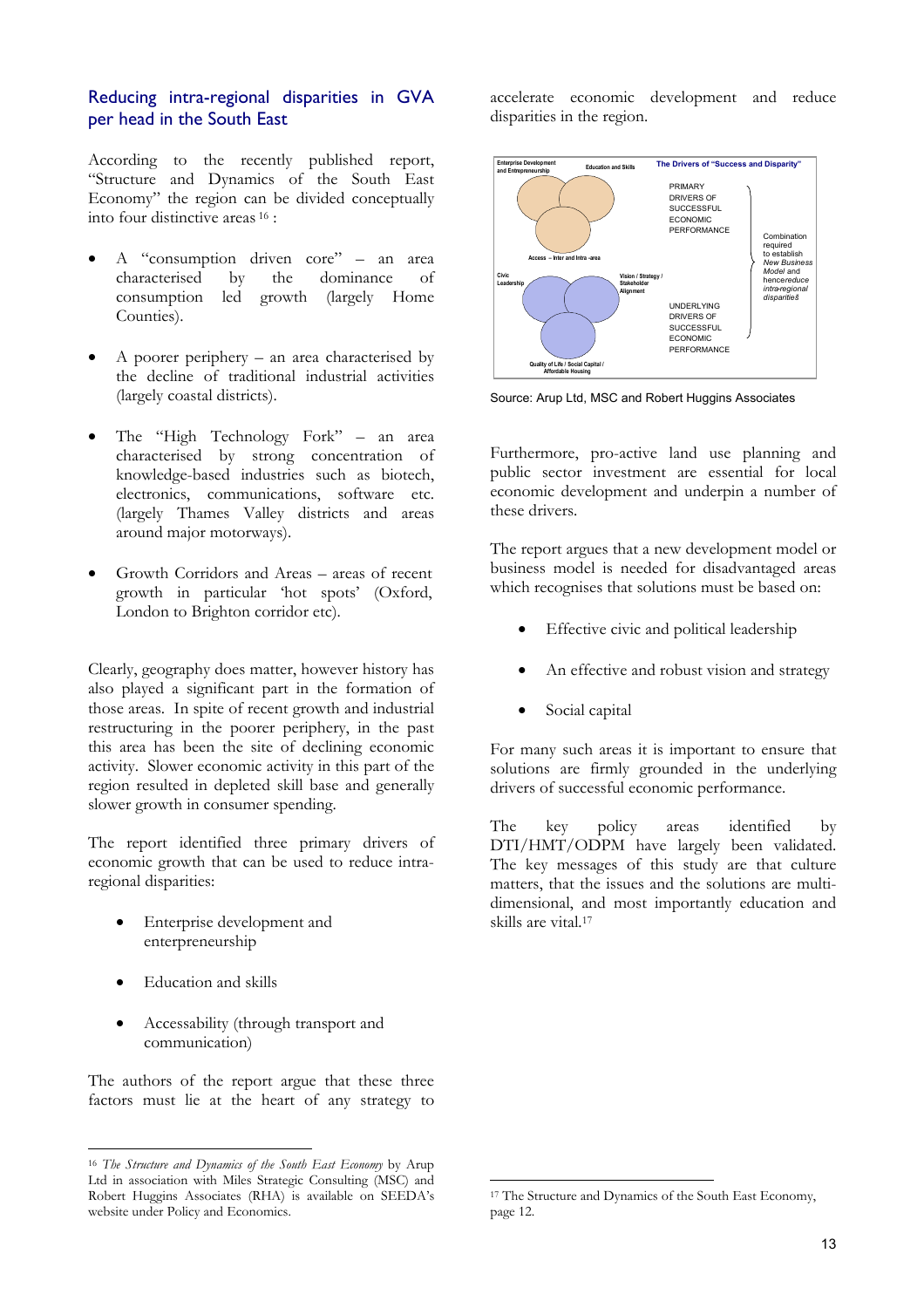

#### Appendix A: South East England Government Office Region and its Sub-Regions<sup>[18](#page-13-0)</sup>

Crown Copyright Ordnance Survey. 'Boundary Line' 2003. License No. 100029140

- 2 Reading 51 Epsom and Ewell 27 Rushmoor 44 Tunbridge Wells 3 Slough 52 Guildford 28 Southampton
- 
- 

- 
- 
- 
- 10 South Buckinghamshire 33 Canterbury **West Sussex**
- 

 $\overline{a}$ 

- 
- 
- 
- 49 West Oxfordshire 24 Havant 41 Swale
- 
- 
- 
- 
- 
- 

- 11 Wycombe **Hampshire** 34<br>18 Basingstoke and Deane 35 19 Basingstoke and Deane 35 Dover 62 Arun<br>18 Bast Hampshire 63 Chichester 63 Chichester
	- **Oxfordshire** 19 East Hampshire 36 Gravesham<br>
	Cherwell 20 Eastleigh 37 Maidstone
		-
		-
		-
		-
- **Berkshire Surrey** 25 New Forest 42 Thanet 1 Bracknell Forest 50 Elmbridge 26 Portsmouth 43 Tonbridge and Malling 4 West Berkshire 53 Mole Valley 29 Test Valley **East Sussex**  5 Windsor and Maidenhead 54 Reigate and Banstead 30 Winchester 12 Brighton and Hove<br>6 Wokingham 55 Runnymede 13 Eastbourne 6 Wokingham 55 Runnymede 13 East bound 13 56 Spelthorne **Isle of Wight** 14 Hastings **Buckinghamshire** 57 Surrey Heath 31 Isle of Wight 15 Lewes<br>Aylesbury Vale 58 Tandridge 31 Isle of Wight 16 Rother 7 Aylesbury Vale 58 Tandridge 16 Rother 16 Rother 16 Rother 16 Rother 16 Rother 16 Rother 16 Rother 16 Rother 8 Chiltern 59 Waverley **Kent** 17 Wealden 9 Milton Keynes 60 Woking 32 Ashford<br>10 South Buckinghamshire 33 Canterbury
	-
	-
	-
	-
- 45 Cherwell 20 Eastleigh 37 Maidstone 64 Crawley
- 46 Oxford 21 Fareham 38 Medway Towns 65 Horsham
	-
	-
- -
	-
	-

- 
- 
- 
- 
- 

- 
- 
- 
- 
- 47 South Oxfordshire 22 Gosport 39 Sevenoaks 66 Mid Sussex
- 48 Vale of White Horse 23 Hart 40 Shepway 67 Worthing
	-

<span id="page-13-0"></span><sup>18</sup> The forecasts reported in this document were largely derived from Experian Business Strategies' (EBS) regional econometric model and do not necessarily represent the view of South East England Development Agency (SEEDA).

South East England Development Agency is not responsible for any loss incurred as a result of views expressed in this document.